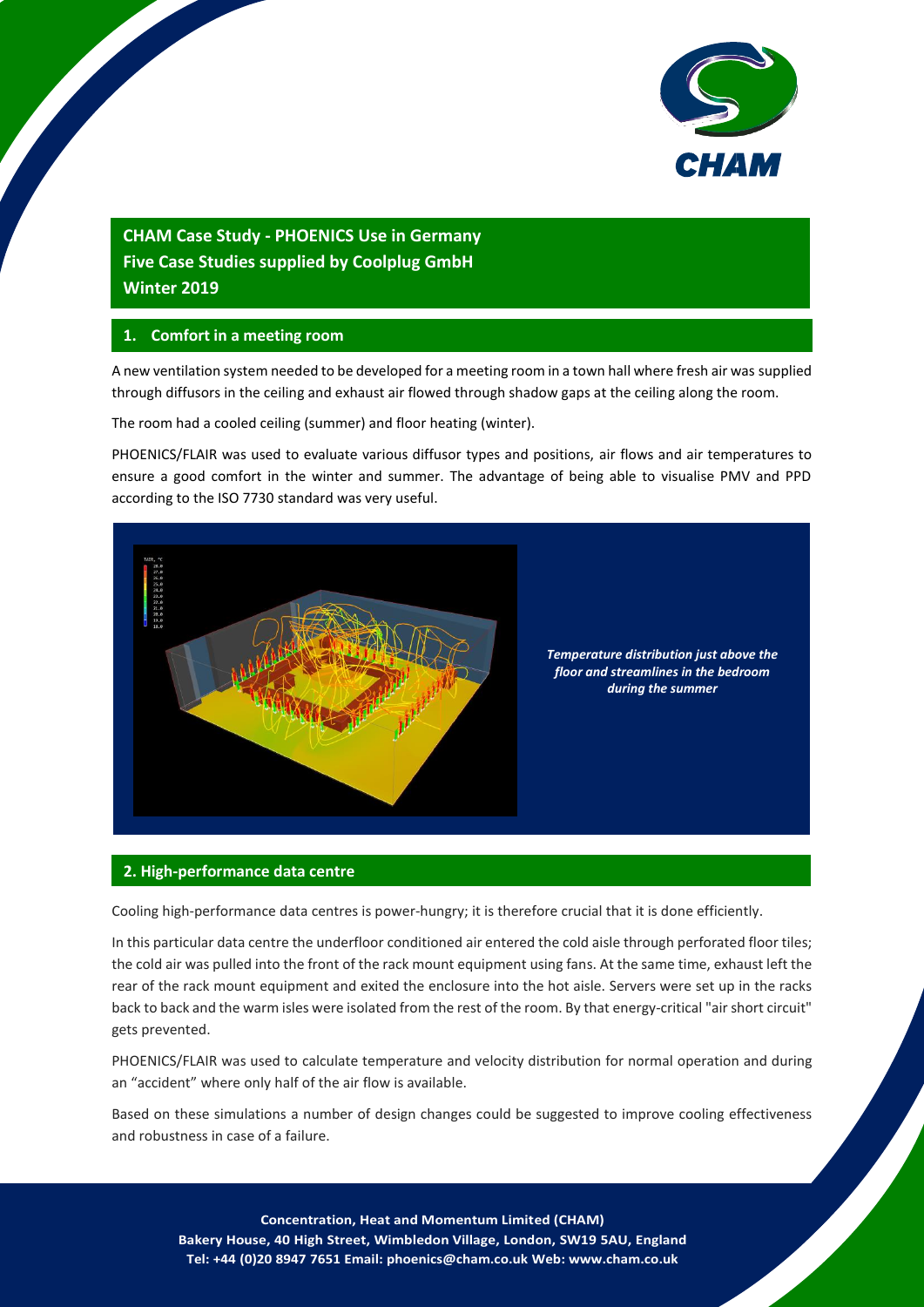

*Data Centre temperature distribution*

### **3. Old track hall**

As part of renovation planning for an old track hall, existing wind loads needed to be determined. PHOENICS wind - load simulations were carried out for 3 flow directions: transverse, longitudinal and under 45°.

Wind loads were expressed as net pressure coefficients defined as the difference at the out- and inside of local pressure on the construction divided by the dynamic head at the wind reference velocity. The pressure coefficients were used by a design engineer to construct a renovated track hall capable of withstanding all future





#### **4. CO concentrations in an underground park**

A small private underground car park needed checks to determine if it needed an expensive ventilation system installed.

Local authorities would approve the non-installation of said system only if the owner could prove that natural ventilation of the underground car park ensured a 0.5-fold air change and that the half-hour average CO concentration of 50 ppm was not exceeded for a scenario with three car trips within 30 minutes.

It was agreed to perform PHOENICS transient calculations for two atmospheric conditions: one with a wind speed of 3.6 m/s from west-northwest and one when there was no wind. Outside temperature was set to 20°C.

It was proved that, for both cases, the requirements of the local authorities were met.